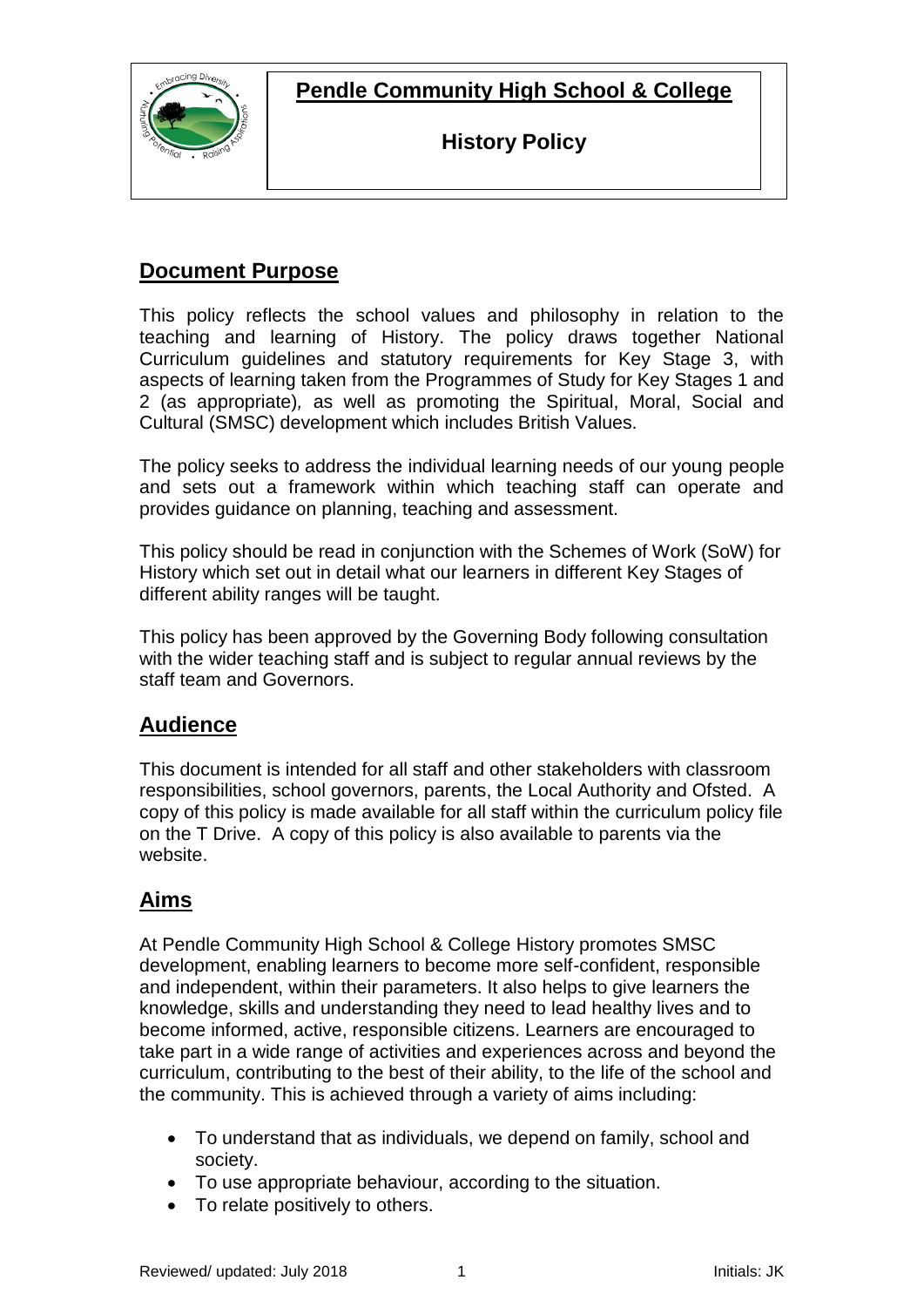**Pendle Community High School & College**



**History Policy**

- To exercise personal responsibility and initiative.
- To enable learners to value, respect and to be proud of their own cultural background and understand the traditions of other cultures.
- To recognise and challenge stereotypes and discrimination.
- For learners to develop a sense of personal worth.
- To foster learner's appreciation of the significance, awe and wonder of life.
- To be able to understand the difference between right and wrong.

The national curriculum for history aims to ensure that all learners:

- Have the opportunity to experience and explore the historical story of the British Isles.
- Learn about how people have made changes to Britain and how Britain has been changed by what has happened in the rest of the world.
- Have the opportunities to experience or discover historical events that have shaped the world.
- Have the opportunity to be introduced to and use historical words that link to the period or character they are studying.
- Have the experience of looking at similarities and differences between historical artefacts associated with the topic of study and present day items.
- Have the opportunity to explore and discover how we find out what happened in the past.
- Are able to place events in a sequence over a period of time.

(These aims are the same throughout Key Stages 1, 2 & 3)

At Key Stage 4, Geography combines with History to follow the Welsh Board Entry Pathways accredited option in the 14-19 Curriculum.

This option provides learners with opportunities such as:

- participating in local community activities and to understand the benefits of these activities for themselves and the community.
- enabling learners to take responsibility for their environment by identifying environmental issues and how they can go about helping the environment.
- finding out how the UK will meet its future energy needs in a more sustainable manner by developing and making more use of renewable energy sources.
- study an historical issue of local interest and importance.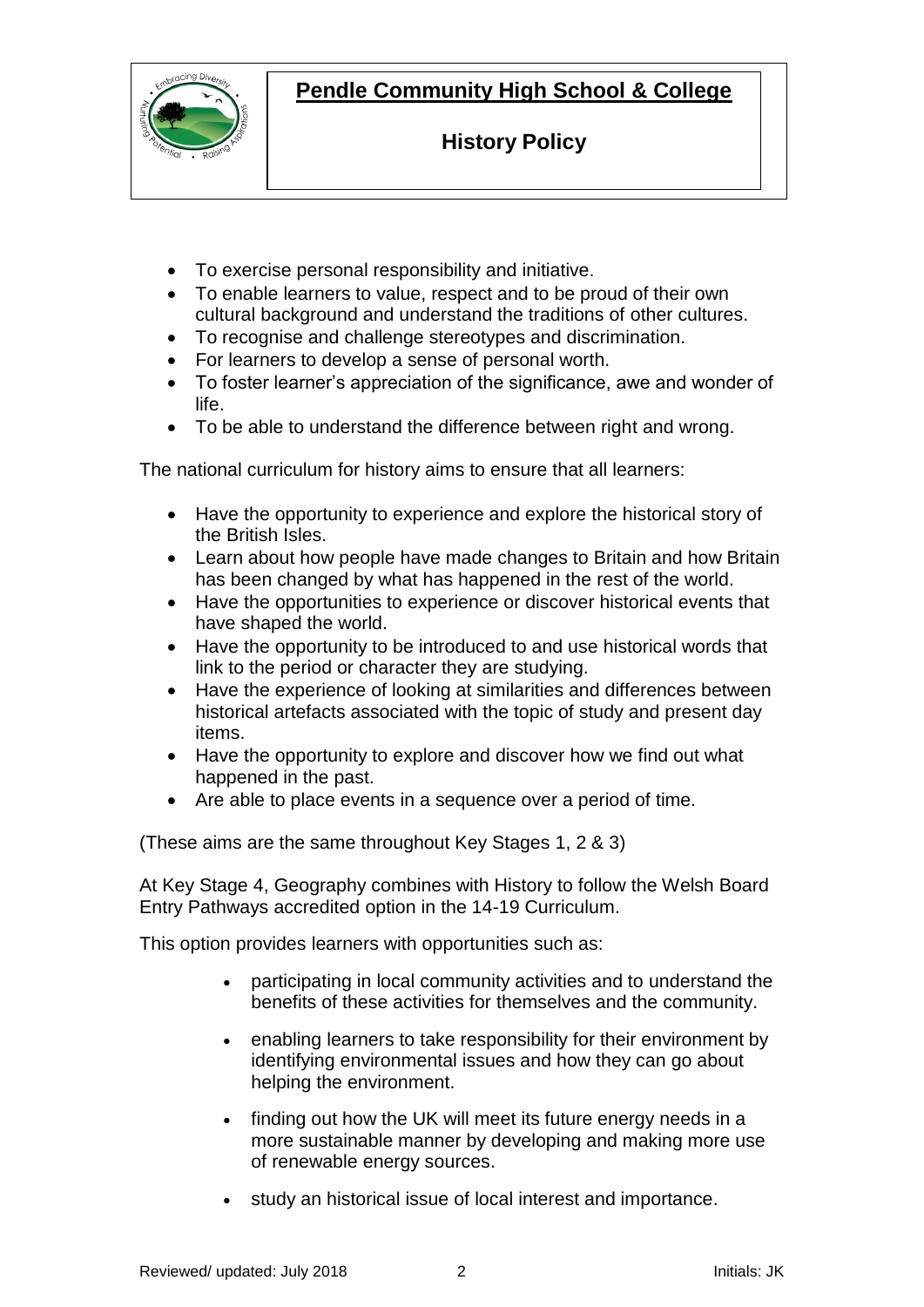**Pendle Community High School & College**



**History Policy**

# **Time Allocation / Cross-Curricular Links**

The subject of History is allocated the appropriate amount of time, taking into account NC guidance, to provide all learners with a broad and balanced curriculum which is appropriate for their needs. For some learners the breadth and balance of the curriculum is addressed through personalised timetables.

This subject affords opportunities to link to other curriculum areas such as:

- **Literacy** (e.g. Biographies of key figures, using dictionaries to explain new vocabulary.)
- **Numeracy** (e.g. Exploring timelines, awareness of the chronology of specific periods, Roman Numerals.)
- **Digital Literacy** (e.g. Recording role play activities, using the internet for research, watching video clips.)
- **RE** (e.g. Exploring the role of the Church and religion through the ages.)
- **Science** (e.g. Exploring medicine and the development of care, becoming aware of technological change of time.)
- **Geography** (e.g. Placing specific events on maps, using atlases to locate countries/areas associated with the period of study.)
- **PSHE** (e.g. Exploring the changing role of women in work and society, Exploring the impact of the transatlantic slave trade.)

### **Meeting the needs of all learners within History**

Our learners at Pendle Community High School & College have Moderate, Severe and / or Profound and Multiple Learning Difficulties including other associated difficulties such as Autism, Multi-Sensory, Visual & Hearing Impairment(s).

The wide range of needs of our learners holds no barrier to accessing the learning opportunities within History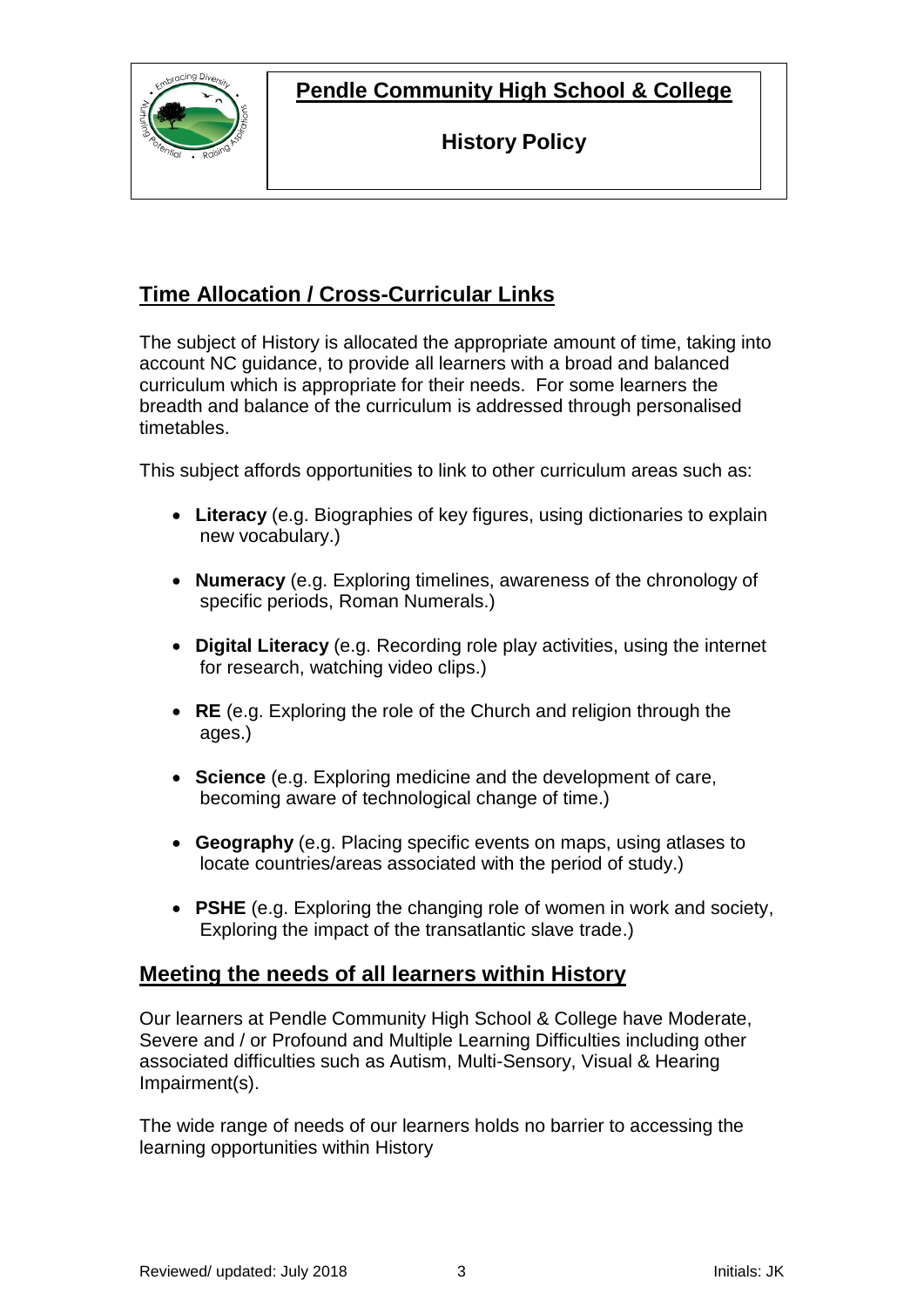

**Pendle Community High School & College**

**History Policy**

For learners who have sensory impairments and/ or physical disabilities and for those who experience developmental delay, History is based upon a multisensory approach, which starts from direct experience and progresses to structured activities and experiences using concrete materials.

To enable the staff at Pendle Community High School & College to fully address the range of needs of the pupils and to enable us to show progression within the activities for the appropriate Key Stage; the Programmes of Study as outlined in the Scheme of Work for History have been differentiated into 3 broad descriptions of learners:-

**Independent** learners are students who are able to communicate with fluency and who are able to make reasoned choices, work and act cooperatively in a small group and with varying support, work independently.

**Supported** learners are students whose learning is supported through structured patterns of communication and social activity to enable them to develop positive social behaviour.

Using this personal approach, teachers can devise activities in all areas of History, which are planned specifically at the appropriate level of need and ability for all learners, which also allows learning outcomes, recording and assessment to be directly linked to learning objectives. (Refer to **Appendix 1**: **Teaching & Learning Guidance**)

At Pendle Community High School & College the statutory guidance identified in the National Curriculum Programmes of Study for History have been adapted to ensure that coverage is appropriate for the needs of all learners. This can be found in the subject map and schemes of work for History as found in **Appendices 2 & 3.**

# **Assessment, Recording and Reporting of Pupil Progress**

#### **Introduction - Monitoring Pupil Progress and Achievement**

At Pendle Community High School & College, we have a good knowledge of the strengths and areas for development of individual learners. From this, accurate judgements can be discerned to ensure targets are sufficiently challenging to meet staff's high expectations through: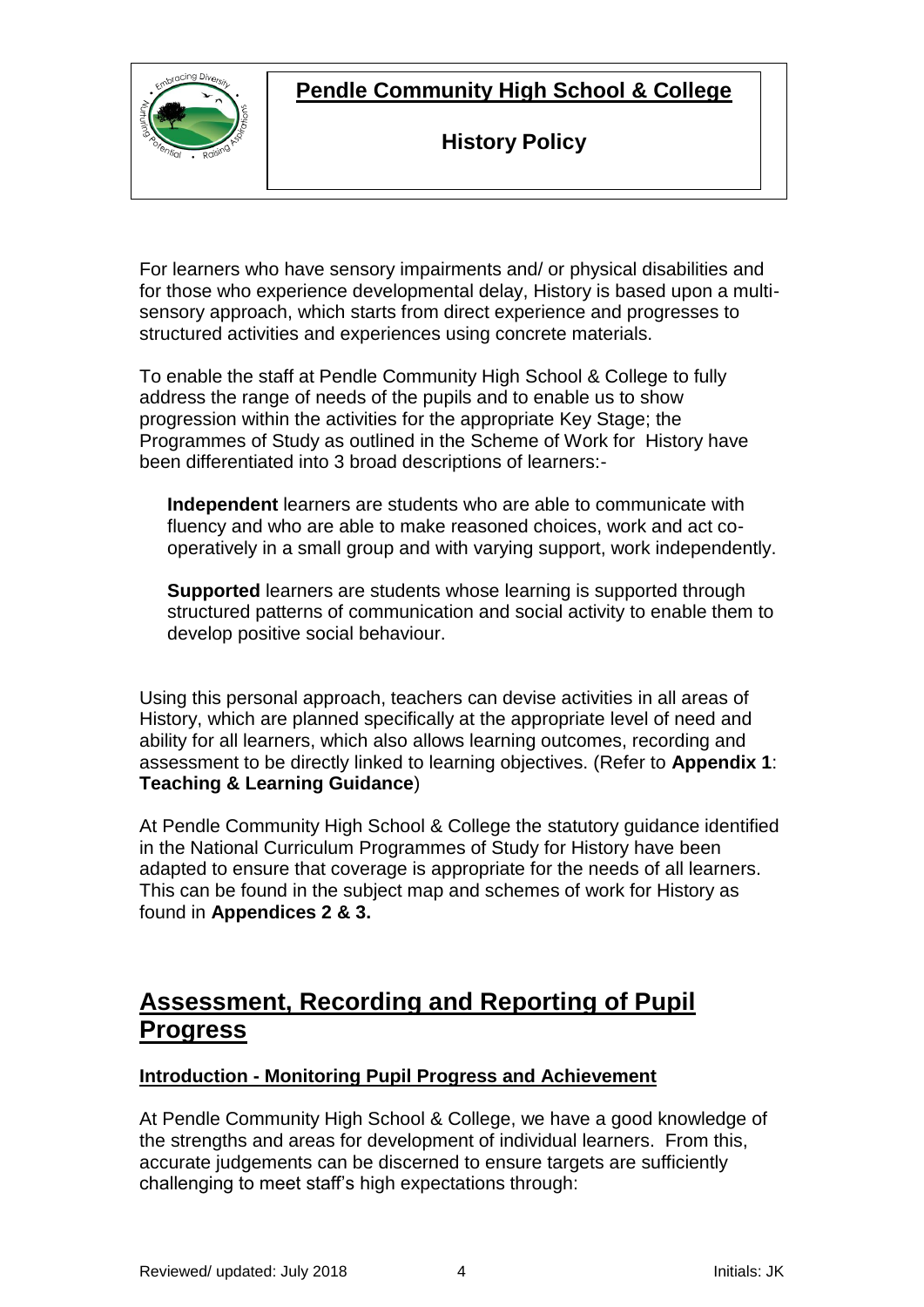



**History Policy**

- Continuous Teacher assessment based on P Scales and B Squared.
- External assessment leading to nationally recognised accreditation.
- The monitoring and evaluation of Individual Education Plans (IEPs) and individual objectives, target planning and recording.

In addition, summative information can be found through:

- End of Key Stage 4 & 5 Record of Achievements.
- The Annual Review of a learner Education, Health & Care Plan.
- Through the annual End of Year Report.

Additional supporting comments can be gathered through:

- Regular Parents' Evenings.
- Comments and input from parents and other professionals.

These contribute to supporting the staff team to fully monitor, evaluate and record pupil's progress.

## **Subject Development and Resources**

The whole school development of History and purchase of resources for is planned through the annual Subject Development Planning cycle and expenditure evaluated as part of that process.

The Subject Leader is responsible for providing a regularly updated audit of resources available for their subject area which is made available to all teachers with a further copy available in the staff work room and relevant storage area.

Any member of staff wishing to access resources must in the first instance notify the subject lead. Staff delivering lessons will have appropriate SOW and resources made available prior to the lesson.

All resources are located within **GLT01** (Wyre) (on the main corridor). The doors to the storerooms will be closed when not in use and locked during holiday closures.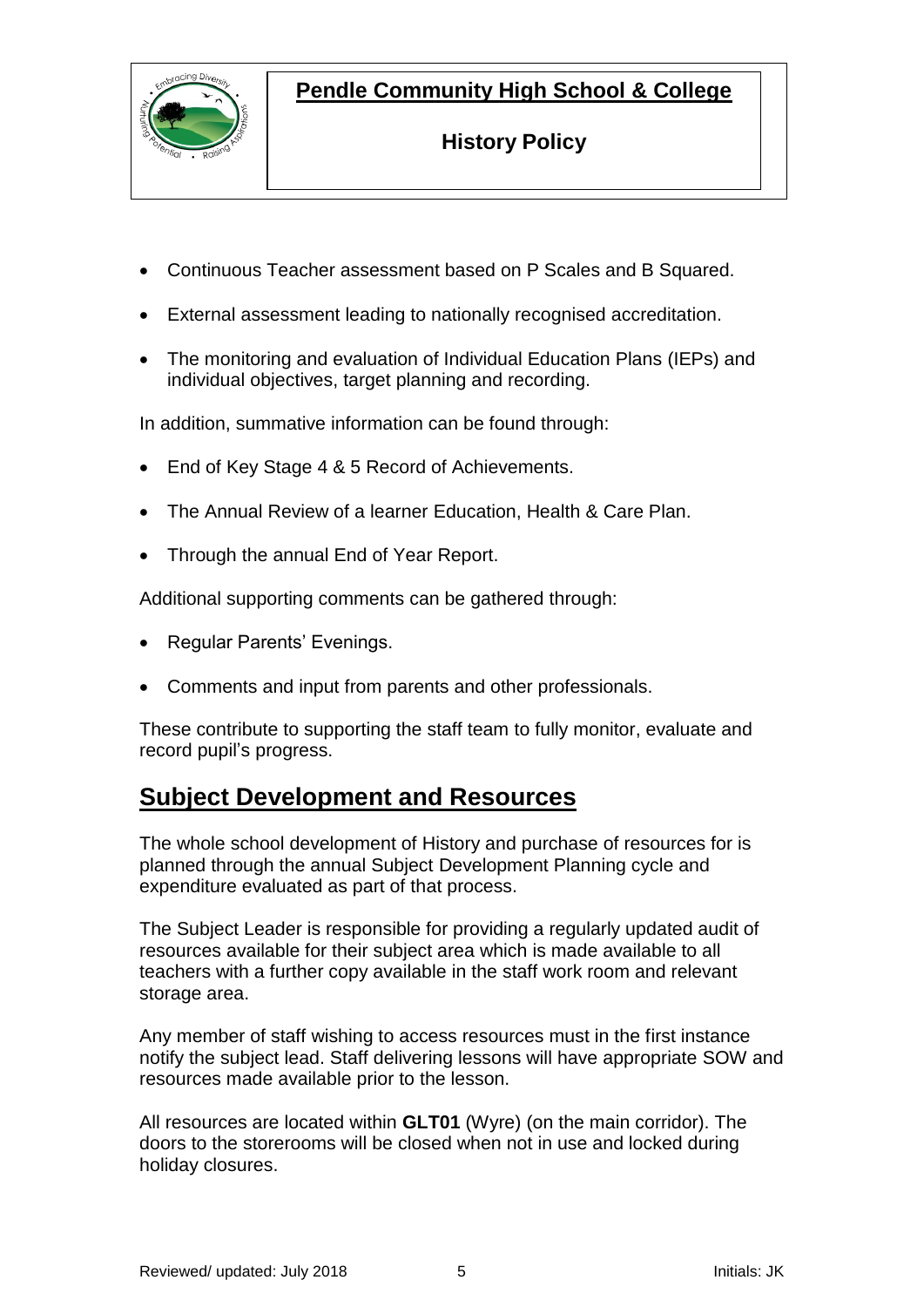

**Pendle Community High School & College**

**History Policy**

Resources will be added to as appropriate to the needs of our learners. Recommendations for possible appropriate resources can be made to the subject lead, through discussion or by making a written request.

Any damage or loss to be reported to the subject leader as it occurs to enable prompt repair or replacement and to discuss appropriateness or suitability of the resources for particular individuals or groups of learners.

# **Health and Safety**

The Subject Leader for History has a general responsibility for the application of the LA and Schools Safety Policies within their subject area and are directly responsible to the Headteacher for the application of all health, safety and welfare measures and procedures within their own department/ area or work.

All employees working within the subject area and/ or specialist room have a responsibility to take reasonable care of their own health, safety (including suitable dress and footwear) and welfare of other persons who may be affected by their acts or omissions while at work. They also have a responsibility to co-operate with the Subject Leader so that employers can comply with their statutory duties and specific responsibilities in terms of Health and Safety. This includes storage of heavy boxes to be stored at floor level and boxes to be returned to their original position and not left in a way to cause a possible hazard.

#### **Appendices:**

- **1. Teaching & Learning Guidance**
- **2. Subject Maps for Key Stages 3 & 4**
- **3. Schemes of Work**

#### **Footnote:**

**This curriculum policy for History should be read in conjunction with the following policies:**

- **Whole School Policy for Curriculum, School Organisation, Curriculum Planning and Assessment Reporting & Recording (2016)**
- **Autism Policy (2016)**
- **Intensive interaction Policy (2016)**
- **AAC Policy (2016)**
- **Total Communication Policy (2016)**
- **Online Safety Policy (2016)**